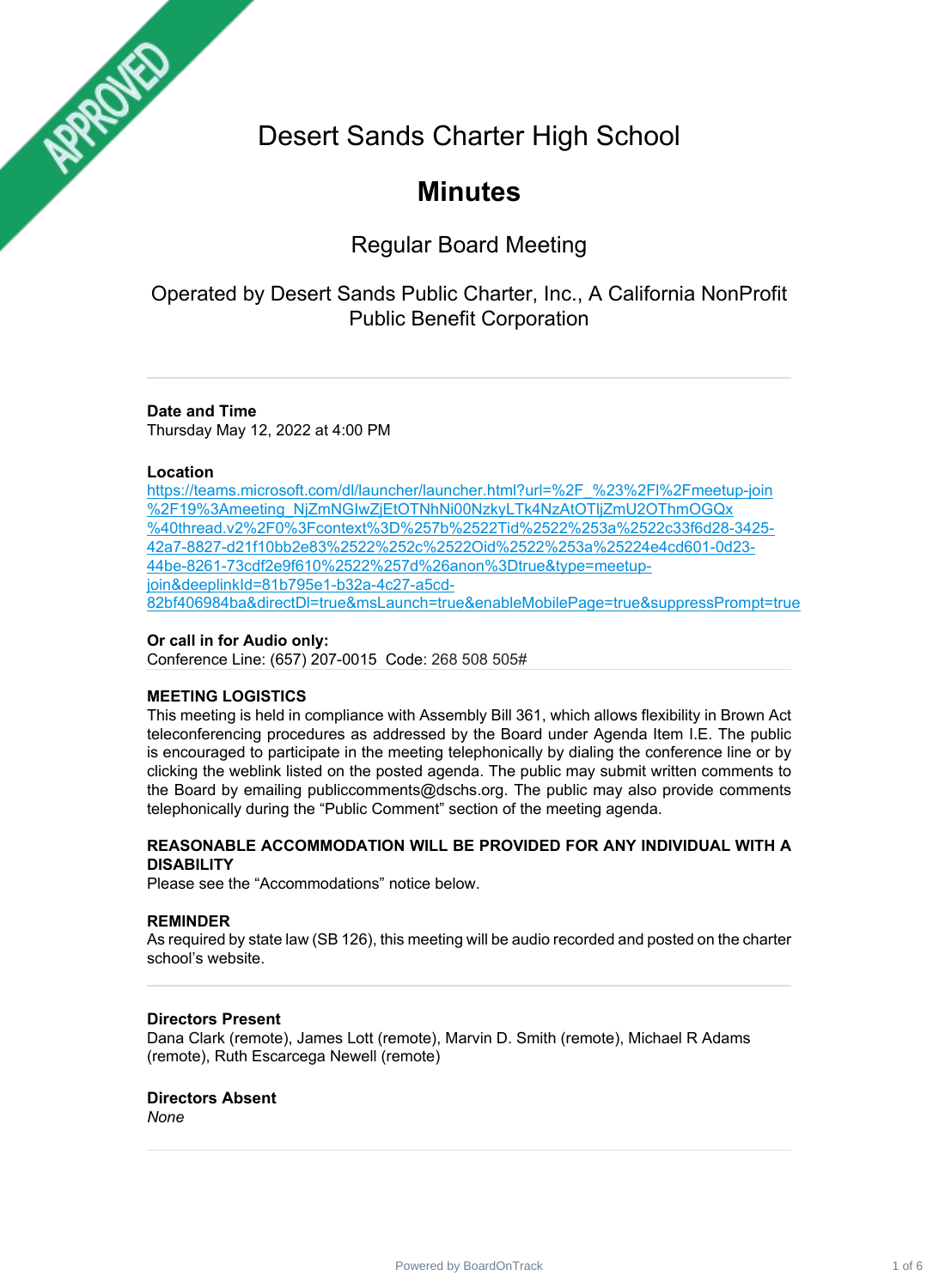## **I. Opening Items**

## **A. Call the Meeting to Order**

Board President Adams read aloud the notices regarding meeting logistics, accommodations and audio recording. Michael R Adams called a meeting of the board of directors of Desert Sands Charter High School to order on Thursday May 12, 2022 at 4:00 PM.

## **B. Roll Call and Establishment of Quorum**

## **C. Pledge of Allegiance**

Board Member Smith led the pledge of allegiance.

## **D. Staff Introductions**

Jeri Vincent, Corporate Secretary Taera Childers, Area Superintendent Jeff Martineau, V.P. of Charter Relations Bill Thompson, Legal Counsel Michelle Lopez, Legal Counsel, LLAC

## **Adopt Resolution Continuing Board of Directors' Authority to Hold Virtual or E. Teleconference Meetings Pursuant to Assembly Bill 361**

Jeff Martineau discussed Assembly Bill 361, signed by Governor Newsom on September 16, 2021, and explained that the law exempts the board from certain provisions of the Brown Act related to teleconference meetings during states of emergency, as long as the Board makes required findings as detailed in the law. Under AB 361, boards that would like to continue to meet remotely must determine by majority vote whether, as a result of the state of emergency, meeting in person would present imminent risks to the health or safety of attendees. Mr. Martineau directed the board members to the resolution located in their packet and recommended the board approve the Resolution Continuing Board of Directors' Authority to Hold Virtual or Teleconference Meetings Pursuant to Assembly Bill 361. Sourcistance Charter of Board Charter of Board Charter of Board 2 of 6 Desert Sands Charter Sands Charter Sands Charter Sands Charter Sands Charter Sands Charter Meeting to Desert Sands Charter Meeting Charter Sands Charte

Ruth Escarcega Newell made a motion to adopt Resolution Continuing Board of Directors' Authority to Hold Virtual or Teleconference Meetings Pursuant to Assembly Bill 361.

James Lott seconded the motion. The board **VOTED** to approve the motion.

#### **Roll Call**

| Aye                       |
|---------------------------|
| Aye                       |
| Aye                       |
| Ruth Escarcega Newell Aye |
| Aye                       |
|                           |

## **Approve Agenda for the May 12, 2022 Regular Public Meeting of the Board of F. Directors**

Marvin D. Smith made a motion to approve Agenda for the May 12, 2022 Regular Public Meeting of the Board of Directors. Dana Clark seconded the motion.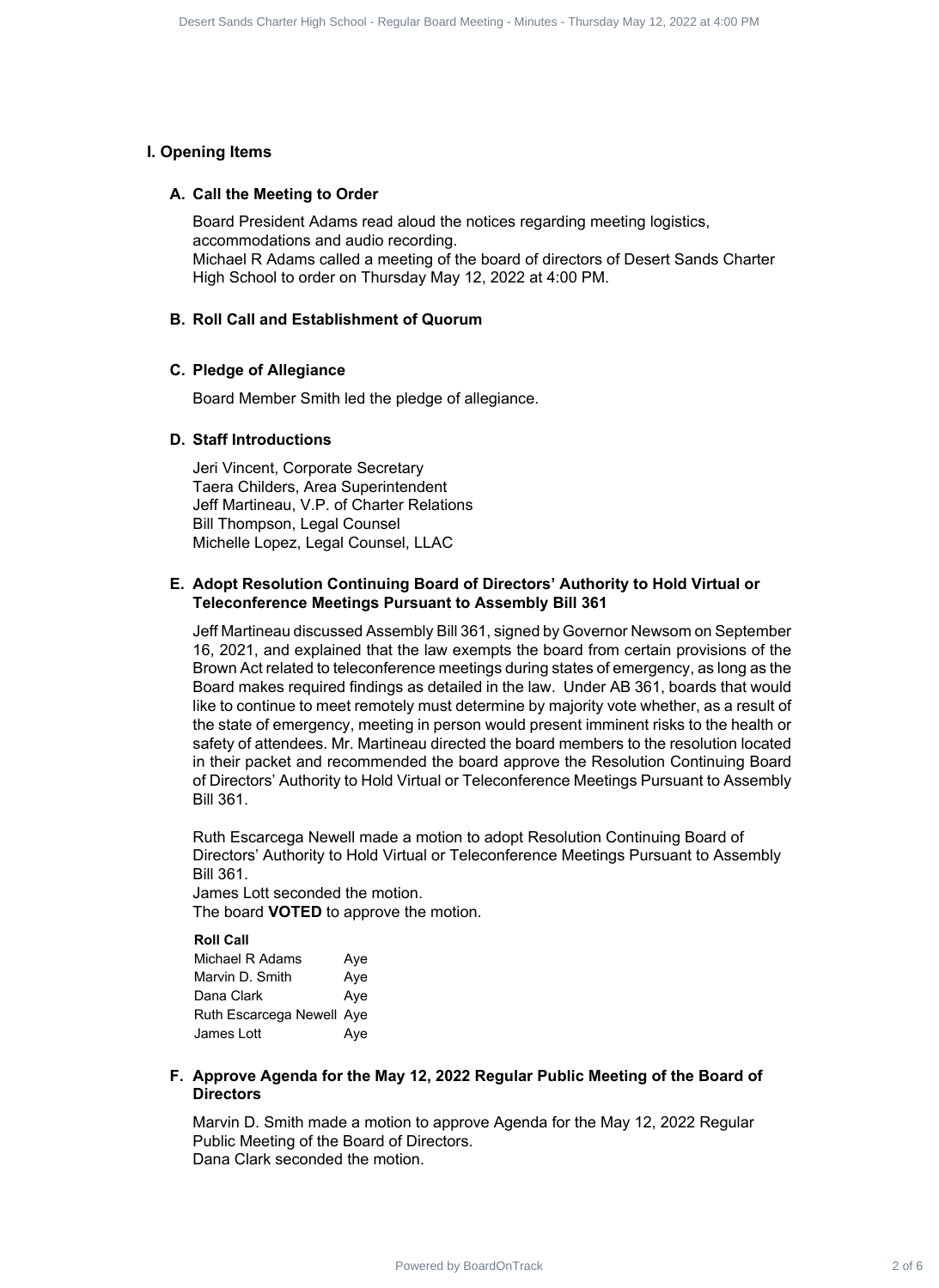The board **VOTED** to approve the motion.

**Roll Call** James Lott **Aye** Ruth Escarcega Newell Aye Michael R Adams Aye Marvin D. Smith Ave Dana Clark Aye

## **Approve Minutes of the April 18, 2022, Regular Public Meeting of the Board of G. Directors**

James Lott made a motion to approve the minutes from Regular Board Meeting on 04- 18-22.

Ruth Escarcega Newell seconded the motion. The board **VOTED** to approve the motion.

**Roll Call**

| Dana Clark                | Aye |
|---------------------------|-----|
| Ruth Escarcega Newell Aye |     |
| Michael R Adams           | Ave |
| Marvin D. Smith           | Aye |
| James Lott                | Aye |

## **II. Consent Agenda**

## **A. Consent Agenda Items**

Board President Adams announced the consent agenda items and asked if any member would like to discuss any of the agenda items for action separately. Hearing none, Board President Adams asked for a motion to approve the consent agenda.

Marvin D. Smith made a motion to approve the consent agenda items. Ruth Escarcega Newell seconded the motion. The board **VOTED** to approve the motion.

#### **Roll Call**

| Marvin D. Smith           | Aye |
|---------------------------|-----|
| Ruth Escarcega Newell Aye |     |
| Dana Clark                | Aye |
| James Lott                | Aye |
| Michael R Adams           | Aye |

## **III. Public Comment**

## **A. Public Comment**

Board President Adams read the following announcement for members of the public:

At this time, members of the public may address the Board on any item within the subject matter jurisdiction of the Board, whether or not the item is on the agenda, by dialing the teleconference line or by clicking the weblink listed on the posted agenda. The time allotted per presentation will not exceed three (3) minutes, except in the case where a member of the public utilizes a translator, in which case the time allotted will not exceed six (6) minutes. In accordance with the Brown Act, no action may occur at this time, but it is the Board's prerogative to hold a brief discussion, provide information to the public, provide direction to staff, or schedule the matter for a future meeting. Source Sando Crease High Sched - Impleting the subtractions - The share of 6 Desert Sands Charter Sands Charter Sands Charter Sands Charter Sands Charter Charter Sands Charter Sands Charter Sands Charter Sands Charter Sand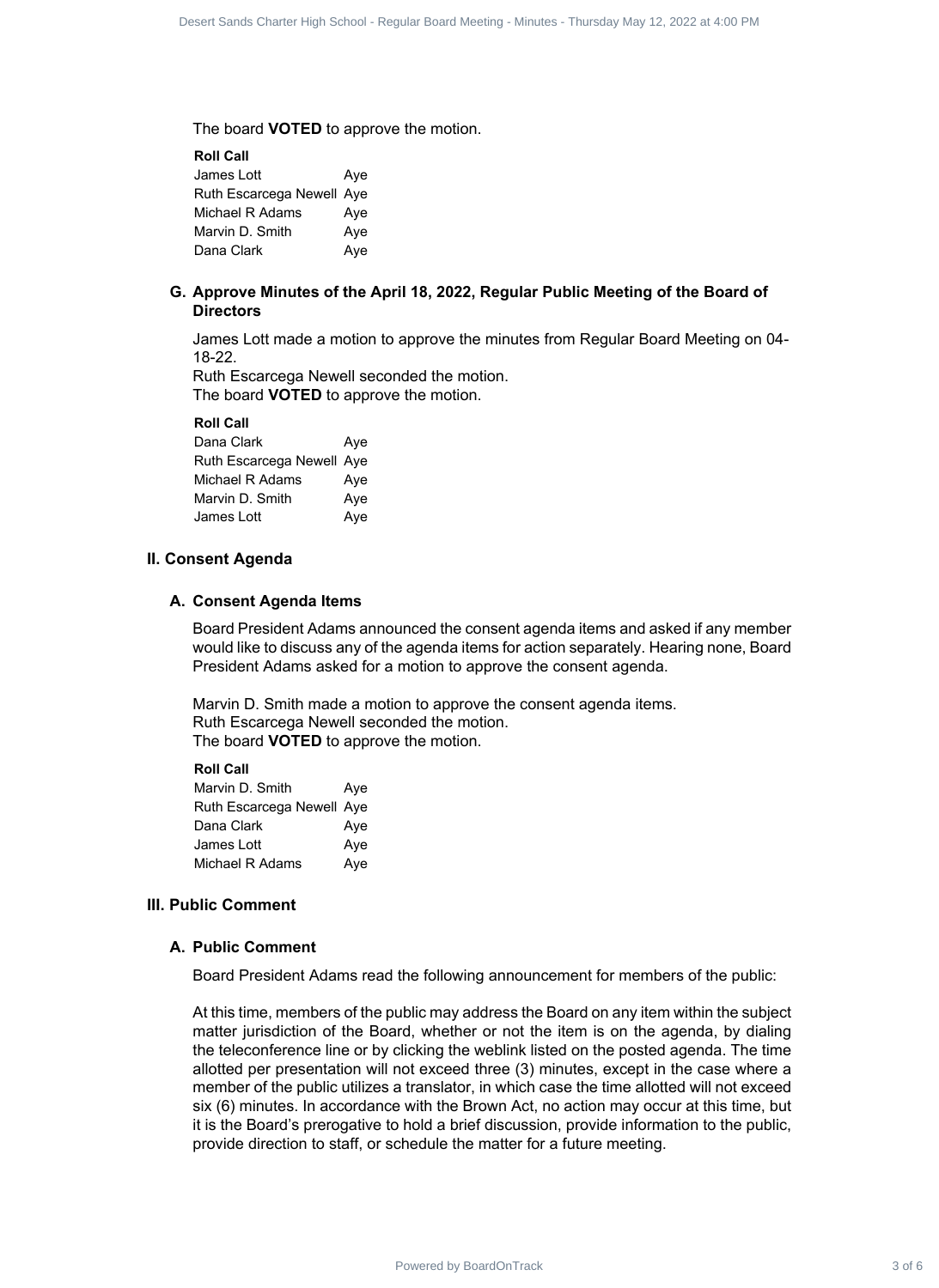Board President Adams asked if there were any members of the public who wished to offer public comment. There were no members of the public who offered public comment or submitted written comment.

## **IV. School Reports and Information**

## **A. Local Control and Accountability Plan Goals and Metrics**

Taera Childers directed the board to the LCAP goals and metrics information located in their board package. Ms. Childers informed the board the data reflects the progress the school has made on Goals 1 through 4 from July 2021 to March 10, 2022. Ms. Childers then reviewed each of the goals, highlighting the following: Sourcistant Characteristic hegatic frequencies of the public valid of 8 Oeler 2022 at 4:00 PM (Figure 2022) at the Desert Sands Charter Sands Charter High School - Regular Board Meeting - The Company of the public valid o

## **Goal 1: Increase Academic Progress – Focus Goal**

- Teachers are highly qualified metric shows a decrease due to the change in how this item is being reported this school year. Ms. Childers informed the board the school continues to hire highly qualified teachers and discussed the recent board-approved Declaration of Need form for school year 2022-23.
- Reading Lexile average metric had a shift in how the rate is being calculated this school year compared to prior years, which only included the RIT metric; however, this school year, the Lexile average includes both the RIT and grade level equivalency. The 2021-22 data is currently in progress.
- Mathematics quintile average metric for 2021-22 includes 795 students yearto-date and is currently in progress.
- EL reclassification rate increased significantly to 16% and well above the state average of 8.6%.
- Credit completion significantly increased
- DASS graduation cohort rate still in progress.

## **Goal 2: Students Will Gain Skills for College and Career Readiness – Broad Goal**

• Several categories are still in progress and year-to-date data are exceeding the 2020-21 data.

## **Goal 3: Increase Student Retention Rate – Maintenance Goal**

- Student attendance rate is higher than the previous two school years.
- Suspension and expulsion rates are 0%.

## **Goal 4: Increase Educational Partner Engagement – Maintenance Goal**

- This goal has significantly improved this year and parent-teacher conferences are in process.
- Parents, students, and teachers feel safe and connected at the school's learning centers.

Ms. Childers then requested input from the governing board members on the LCAP goals and metrics.

Board Secretary Newell thanked Ms. Childers and praised her and her team for doing a great job.

## **V. Action Items**

**A.**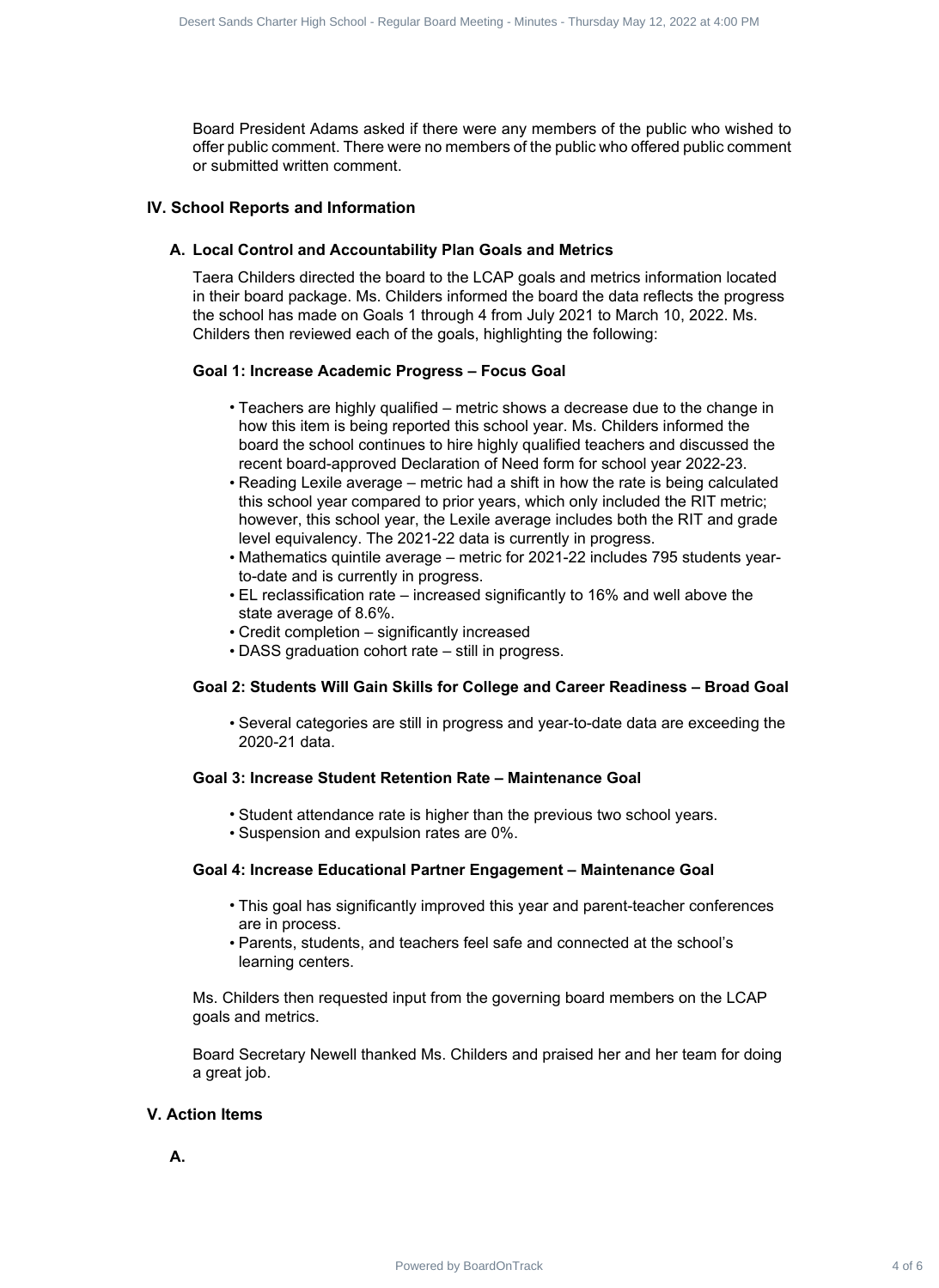## **The Board will be asked to approve entering into a Memorandum of Understanding with Paraclete High School to provide instruction to students**

Taera Childers directed the board to the MOU with Paraclete High School located in their board package. Ms. Childers reminded the board that the school has established a very successful partnership with Paraclete High School to provide enrichment programming for students. Ms. Childers then explained approval of the Student Enrichment and Credit Recovery Program agreement will allow that program to be established as agreed between Paraclete High School and Desert Sands to provide opportunities for students. Paraclete High School and the school will work cooperatively to ensure that the classes offered through the Program meet Paraclete High School and state academic credit requirements, and that all eligible students who enroll and participate in the Program meet state requirements for charter school attendance accounting purposes.

James Lott made a motion to approve entering into a Memorandum of Understanding with Paraclete High School to provide instruction to students. Marvin D. Smith seconded the motion.

The board **VOTED** to approve the motion.

## **Roll Call**

| Dana Clark                | Aye |
|---------------------------|-----|
| Ruth Escarcega Newell Aye |     |
| Michael R Adams           | Aye |
| James Lott                | Aye |
| Marvin D. Smith           | Aye |

## **The Board will be asked to approve entering into a Memorandum of B. Understanding with the Antelope Valley Union High School District to provide instruction to students**

Taera Childers directed the board to the MOU with Antelope Valley Union High School District (AVUHSD) located in their board package. Ms. Childers reminded the board that the school has established a very successful partnership with AVUHSD to provide enrichment programming for students. Ms. Childers then explained approval of the Student Enrichment and Credit Recovery Program agreement will allow that program to be established as agreed between AVUHSD and Desert Sands to provide opportunities for students. AVUHSD and the school will work cooperatively to ensure that the classes offered through the Program meet AVUHSD and state academic credit requirements, and that all eligible students who enroll and participate in the Program meet state requirements for charter school attendance accounting purposes. Sourcisted: Contract 6 of 6 Desert Sands Charter Sands Charter Sands Charter Sands Charter Sands Charter Sands Charter Sands Charter Sands Charter Sands Charter Sands Charter Sands Charter Sands Charter Sands Charter Sand

Ruth Escarcega Newell made a motion to approve entering into a Memorandum of Understanding with the Antelope Valley Union High School District to provide instruction to students. James Lott seconded the motion.

The board **VOTED** to approve the motion.

## **Roll Call**

Ruth Escarcega Newell Aye Michael R Adams Aye Dana Clark **Aye** Marvin D. Smith Aye James Lott **Aye** 

## **VI. Additional Corporate Officers and Board Members' Observations and Comments**